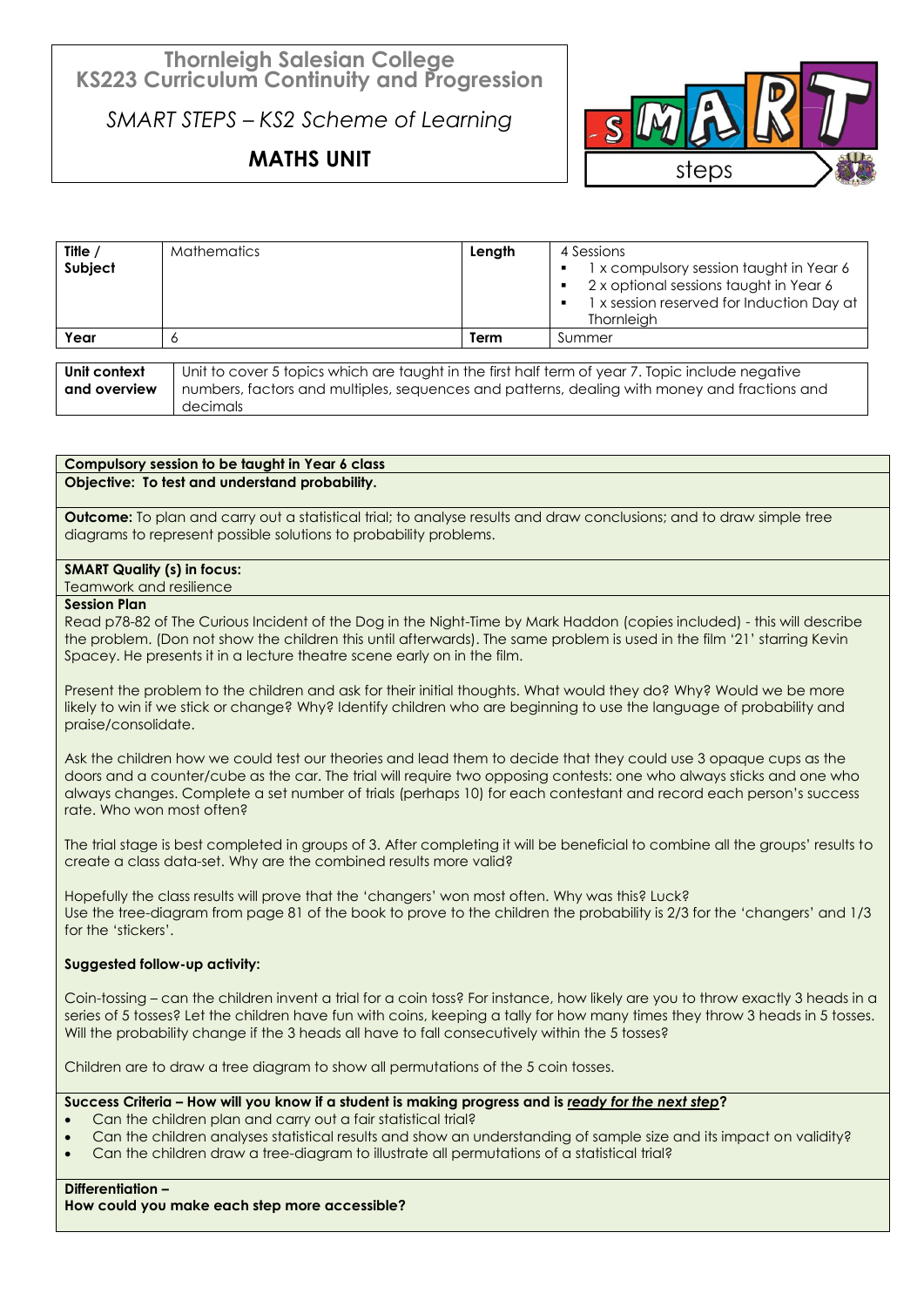Consider using mixed-ability groups of 3 for the trial stage. Alternatively, a group of LA pupils could complete the trial with support. Targeted questioning during the analysis and discussion stage will allow for support and challenge. Clear modelling of a 'tree-diagram' will help with the final stage, or a pre-prepared scaffold, which the missing information can be added to may allow for easier access.

### **How to ensure the session is challenging for all?**

More able children could be asked to design their own trail independently and could be asked to prepare a diagram which shows all the possible permutations without any previous teacher modelling.

### **Key questions that you might ask students during the lesson:**

**How can we test whether your opinion is correct? Can you prove that your opinion is correct? How could we make the results of the statistical analysis more valid?** 

**Method of assessment:** Observations of the children's trials. Children's written explanations of their findings.

### **How to make this task shorter?**

Complete the trial stage as a whole class. Direct the children as to how to complete their follow-up activity involving a coin toss.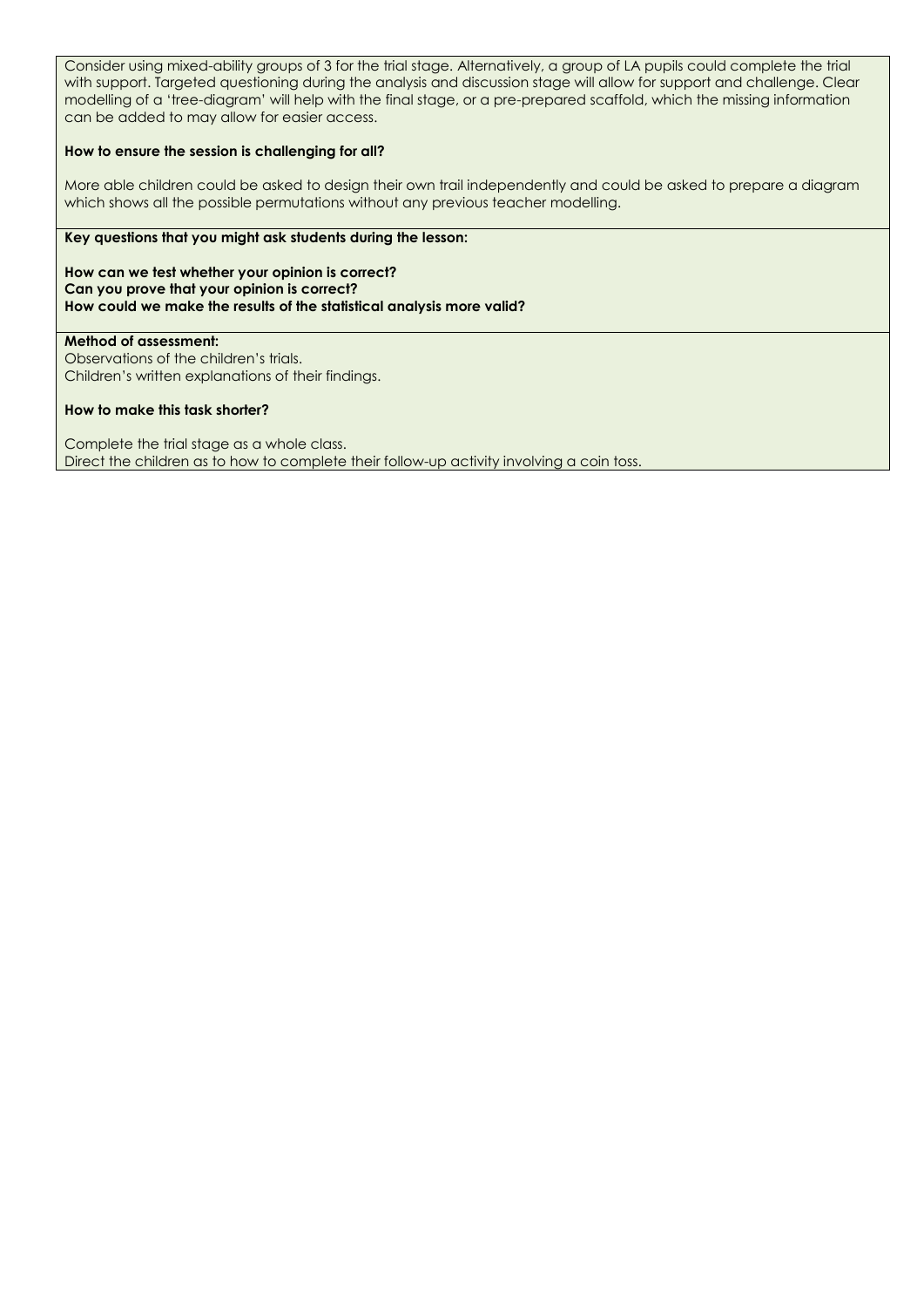#### **Optional session to be taught in Year 6 class**

**Objective:** To be able to add, subtract, multiply and divide negative numbers

**Outcome:** Calculate with negative numbers and create their own questions that give them the highest values possible

### **SMART Quality (s) in focus:**

Self-belief and awareness of others

### **Session Plan**

Plan for Step 1: Practice calculating with negative numbers. Questions to attempt on this as a practice from previous knowledge.

Plan for Step 2: Build an army of questions by cutting out all of the numbers/symbols and arranging them so that they end up with the best answers possible (ten questions created). They then compare these in order with other students like top trumps, and the winner for each question gets a point. After all ten answers have been compared, the winner is the pupil with the highest score.

Plan for Step 3: Pupils to improve their army after a couple of games to try and win more games. Pupils to play against teachers army and compare armies. Suggest improvements to the teachers/other students armies

**Success Criteria – How will you know if a student is making progress and is** *ready for the next step***?** SC for Step 1: Calculate adding, subtracting, multiplying and dividing negative numbers

SC for Step 2: Create their own army and all calculations are correct

SC for Step 3: Compete against teacher army and know how to improve their army.

**Differentiation – How to ensure the session is challenging for all. How could you make each step more accessible?**

Step 1: Only use multiply and divide questions which eradicate the misconceptions of double negatives etc…

Step 2: Have an army already built so that the pupil can concentrate on working out the answers rather than the strategy of organising the values to make the best soldiers

Step 3: Access to a number line so that pupils can use it to calculate answers

### **How could you make each step more challenging?**

Step 1: Suggest ways to improve their army and compete with others to be able to beat everyone

Step 2: Compete against the teachers best army, can they get a 10-0 win? Is it possible?

Step 3: Include decimals/fractions and powers

### **Key questions that you might ask students during the lesson:**

What happens when you multiply/divide 2 negative? What happens when you add/subtract 2 negatives? How can you ensure that you will always get a positive answer for your soldiers?

**Method of assessment**

Have pupils correctly answered their questions correctly? Are the soldiers accurate?

### **How to make this task shorter?**

Have the numbers and symbols printed out ready so students do not need to cut them out. Create a set of different Army's to allocate to students so that they can get straight onto playing the games rather than arranging themselves.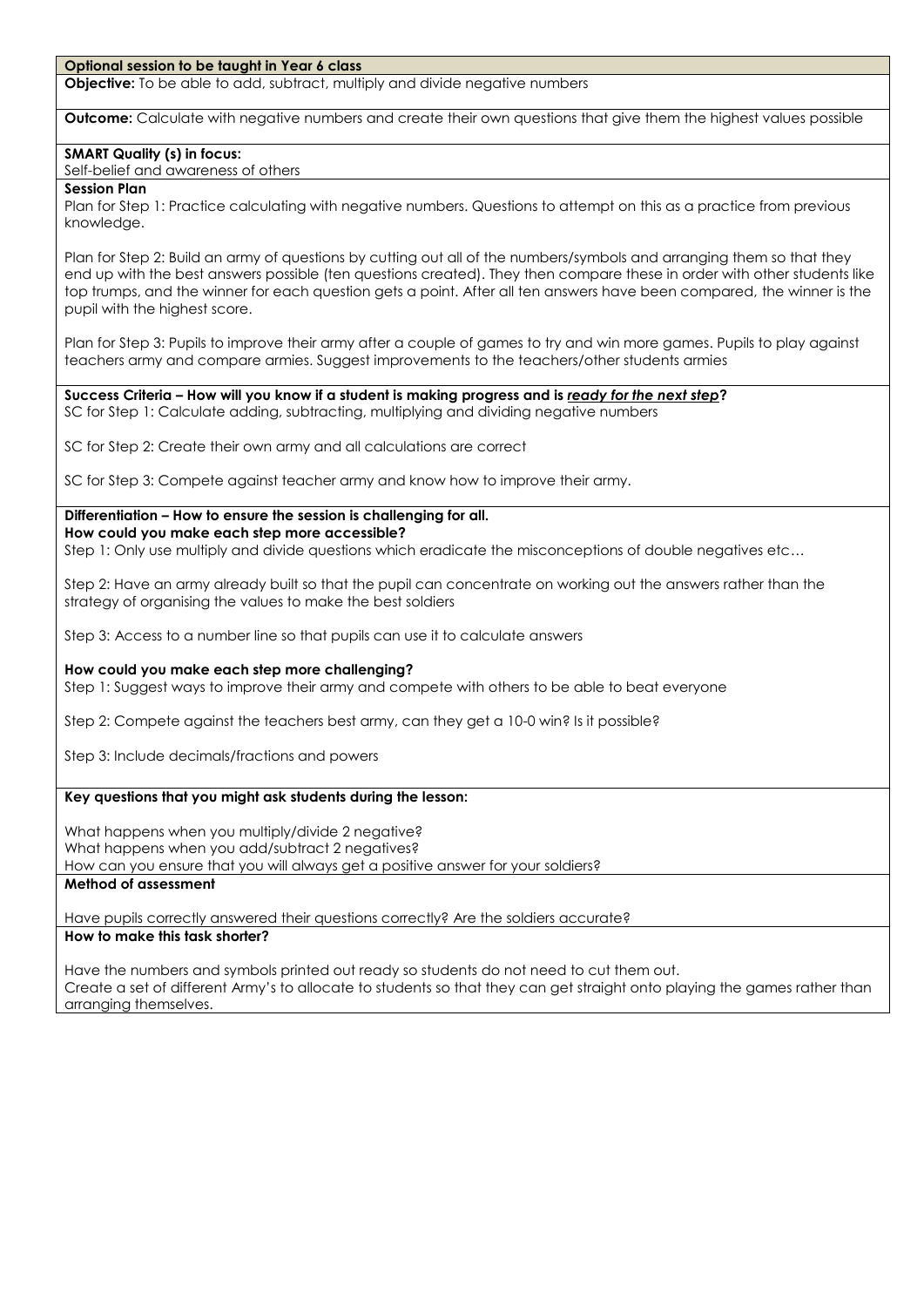### **Optional session to be taught in Year 6 class**

**Objective:** To be able to collect and display data in a variety of forms using suitable data collection and data representation methods. To be able to draw a conclusion from the data based on what they wanted to find.

**Outcome:** Pupils will be able to demonstrate that they understand the data cycle by carrying out a survey of their peers about 'How they feel about joining Thornleigh'. They will be expected to carry out the survey, record the data accurately and then represent the data in the form of charts and graphs. They will then be expected to come up with a conclusion based on their results.

### **SMART Quality (s) in focus:**

**Self-belief** – to have the confidence to speak to other members of their class and to be able to answer questions asked by others

**Teamwork** – the data will be collected in class so pupils will need to work together to ensure they all get the data they need

**Awareness of others –** The questions they will be asking will be geared towards how students feel about starting at Thornleigh. They will have to be aware of how other pupils feel in the class about this time in their life

### **Session Plan**

Plan for Step 1:

Pupils to come up with their question that they will ask their peers about 'starting at Thornleigh'. Examples of good and bad questionnaire questions will be shown to pupils for discussion so that pupils can confidently create a good question with which to collect data.

### Plan for Step 2:

Pupils then need to collect the data using their questionnaire and create a suitable data collection table. Examples of good and bad data collection tables will be shown so that pupils are made aware of what makes a good data collection table. Give pupils time to get round to every member of the class. Pupils could be given a class list of names so that they can 'monitor the population' as they ask their questions

Plan for Step 3:

Pupils will then be required to present their findings in the form of charts and graphs. An introduction to discrete and continuous data will be needed here so that pupils know how to set out their graphs (discrete data has gaps between the bars, continuous has no gaps) as well as looking at examples of good and bad representations of data.

### **Success Criteria – How will you know if a student is making progress and is** *ready for the next step***?**

SC for Step 1:

Can create a questionnaire where all of the questions are relevant/accurate/not misleading. To ensure that there are no overlapping boxes on response boxes, the question has a time frame if needed and all options of answers are covered.

SC for Step 2: Can draw an accurate bar chart/line graph to represent their data, taking care to label axes and ensure gaps (or no gaps) between the bars.

SC for Step 3: Can represent the data with a more complex chart, such as a pie chart. Again ensuring accuracy of labelling and presentation.

### **Differentiation – How to ensure the session is challenging for all.**

### **How could you make each step more accessible?**

Step 1: A question is created for pupils so that they can concentrate solely of collecting and recording the data.

Step 2: Data collection table already created so that they just concentrate on thinking of a question and then asking their peers.

Step 3: Axes already drawn so that they can easily convert their data into a graph.

### **How could you make each step more challenging?**

Step 1: Create a question for a questionnaire that is not accurate. Why is it not accurate?

Step 2: Is there only one way to collect the data for your question? Can you show another data collection table that could be used? What makes a good data collection table?

Step 3: Can pupils create any other charts and graphs? Give pupils some data from 'another source' and get them to create pie charts, cumulative frequency graphs etc…

**Method of assessment:** Students to present findings to each other as a class, this will allow students to show what they have found and share good ideas with others. Write a conclusion on what they have found based on the results.

**How can we make the task shorter?** Create some data that has already been 'collected' and students can analyse this. Have some ready created axes for students to draw bar charts with, as drawing axes takes students the most time and effort. Have some pre-created charts and graphs, i.e. pie chart/bar chart for students to analyse.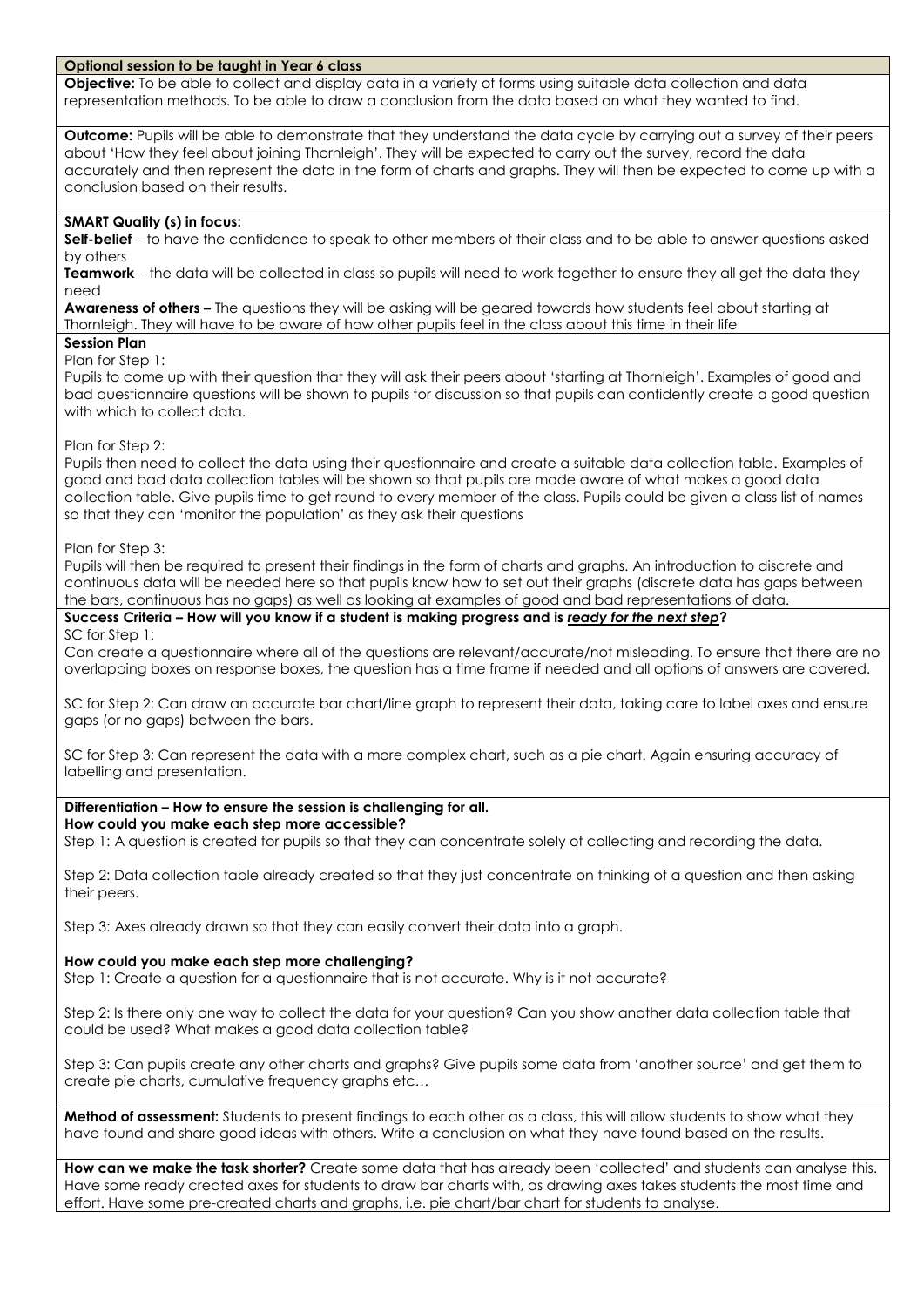### **Optional session to be taught in Year 6 class**

**Objective:** To be able to identify factors, squares and primes of numbers using multilink cubes to create different rectangles.

**Outcome:** Pupils can list factors of numbers up to 20 and can identify the square and prime numbers. Pupils can identify the highest common factor of two numbers up to 20.

### **SMART Quality (s) in focus: Teamwork, resilience**

### **Session Plan**

Plan for Step 1: Create rectnagles from multilink cubes – start off with 6 as an example. Show that the only rectangles that can be made from 6 cubes are 6x1 and 3x2. 1,2,3 and 6 are thr factors of 6. Pupils to work in pairs and fill in the table in their booklets for the numbers 1 – 20.

Plan for Step 2: Discuss that some rectangles only have two factors (use 7 as an example) and pupils to identify all of these. These are the prime numbers (2,3,5,7,11,13,17,19) and encourage pupils to do the same with square numbers (1,4,9,16).

Plan for Step 3: Pupils to begin to identify the HCF of two numbers (use 12 and 8 as an example) compare lists of factors and circle the largest

### **Success Criteria – How will you know if a student is making progress and is** *ready for the next step***?** SC for Step 1: Identify all of the factors of numbers up to 20

SC for Step 2: Identify the prime and square numbers up to 20

SC for Step 3: Calculate the Highest Common Factor of 2 numbers up to 20

### **Differentiation – How to ensure the session is challenging for all.**

### **How could you make each step more accessible?**

Step 1: Could have the rectangles drawn out for pupils to just count the squares for factors.

Step 2: Use of a timestable grid to help with the factors if struggling to create rectangles (especially with cubes over 12)

Step 3: Diagrams of multilink cubes drawn already to illustrate the square numbers.

### **How could you make each step more challenging?**

Step 1: Find factors of numbers larger than 20 and without using multilink to make rectangles.

Step 2: Identify prime and sqaure numbers over 20 by considering factors and division. Possible link onto cube numbers by making cubes from multilink (1,8,27)

Step 3: Calculate the HCF of numbers larger than 20 and calculate HCF of 3 or more numbers.

### **Key questions that you might ask students during the lesson:**

What is the difference between a factor and a multiple? What is the definition of a prime number? What is a sauare number? What is the difference between a square and rectangle? How can you tell if a number is prime or not quickly? How many different factors does a square number have compared to a non-square number?

### **Method of assessment:**

Steps of questions to work through in booklet. Step 1: Complete the factors table Step 2: Identify all of the prime and square numbers (write them as a list) Step 3: Finding the HCF example question using what they have learnt Step 4(ext): Find th HCF of three or more numbers

### **Could students do any independent study to stretch and challenge themselves?**

Sieve of Eratosthenes to identify primes up to 100 and extend learning on multiples.

### **How can you make this task shorter?**

Have pictures ready of the different combinations of rectangles that can be made for each total. i.e. 20, have pictures of a 1x20, 2x10 and 4x5 rectangle so they can count. This means the students are spending time making rectangles themselves.